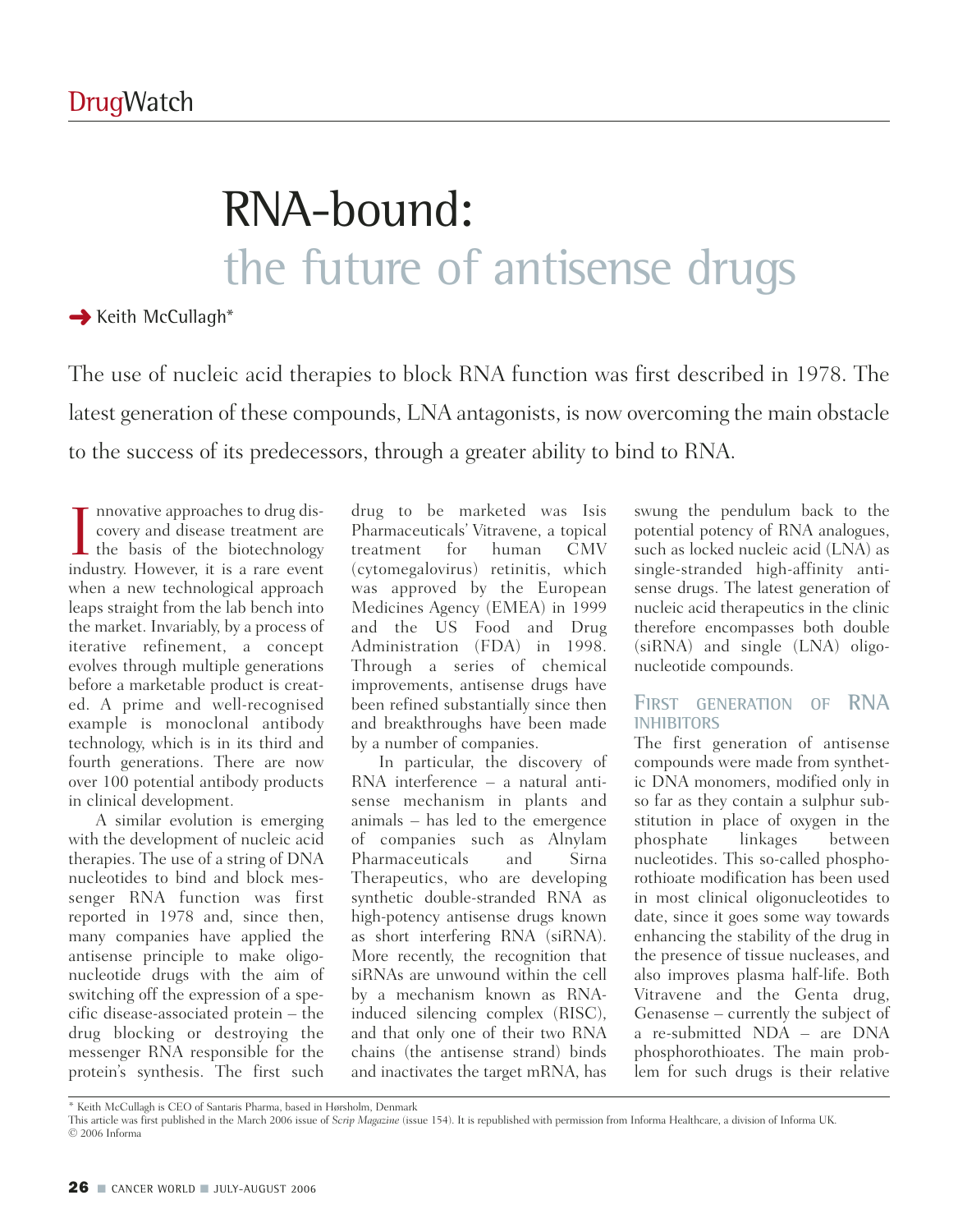### **DrugWatch**



lack of potency because of weak binding affinity to their target RNA and continuing inadequate resistance to nuclease digestion. Acute toxicities of DNA phosphorothioates reported in primates have also limited the doses at which such drugs can be administered systemically to human patients.

Most experts in the field agree that the first-generation antisense drugs are simply not potent enough to achieve statistically robust efficacy. To date, phase III trials of six separate DNA phosphorothioates have failed to meet their primary endpoint.

Only the seventh – Genta's Genasense in a chronic lymphocytic leukaemia (CLL) phase III trial – met its primary endpoint and the drug is being reviewed by US regulators. In the face of such poor results, many companies have sought to develop improved products.

Thus evolved the second generation of antisense compounds, also pioneered by Isis, which acquired a licence for Novartis' 2'-O-methoxyethyl (2'MOE) chemistry. Oligonucleotides consisting wholly or partially of 2'MOE-derivatised monomers have increased resistance to plasma and

tissue breakdown. Isis is applying this technology in several areas, including diabetes and cardiovascular disease, and has sub-licensed development of further 2'MOE drugs to Oncogenex and Antisense Therapeutics. However, although they have improved stability over DNA oligonucleotides, 2'MOE compounds show only marginal improvements in the affinity with which they bind RNA.

Other second-generation modifications, such as 2'OMe (pioneered by Hybridon, now Idera Pharmaceuticals) or morpholino-compounds, developed by AVI BioPharma, appear to have no greater potency or benefit than 2'MOE. This lack of potency, particularly when phosphorothioated, is likely to restrict the use of the second-generation antisense compounds to diseases of the liver or kidney, where they achieve relatively high tissue concentrations.

#### **ENTER THE THIRD GENERATION**

There is current excitement in the RNA inhibition field because it is now possible to synthesise compounds with two-to-three orders of magnitude greater RNA-binding affinity. These third-generation antisense drugs fall into two categories: double-stranded siRNA and singlestranded LNA oligonucleotides. In the presence of transfection reagents in cell cultures, both of these thirdgeneration compounds produce significant reductions in target mRNA and proteins at concentrations below one nanomolar. This is dramatically higher than any previous antisense

### To date, phase III trials of six DNA phosphorothioates have failed to meet their primary endpoint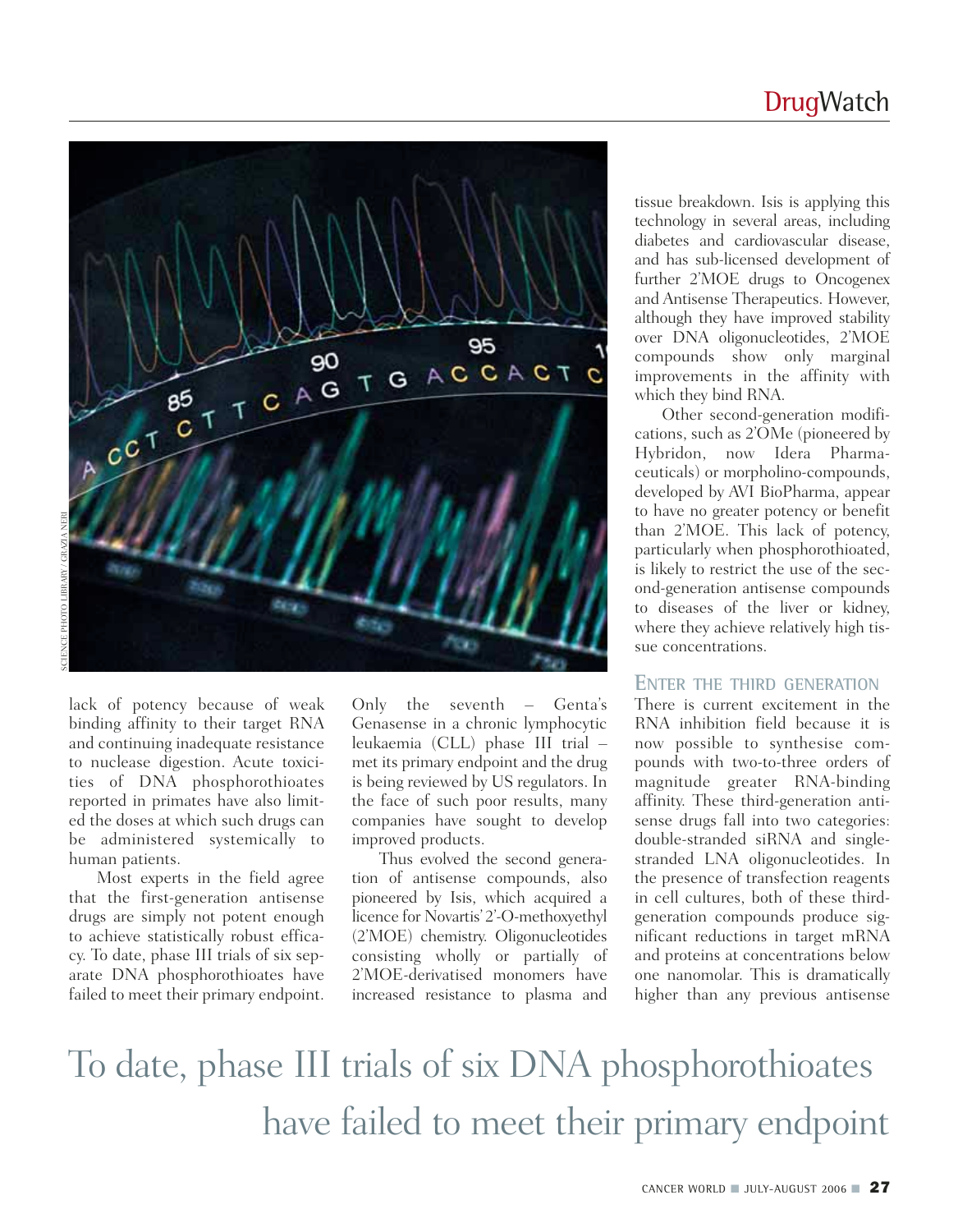|  |  |  | OVERVIEW OF OLIGONUCLEOTIDE COMPOUNDS IN DEVELOPMENT IN 2005 |
|--|--|--|--------------------------------------------------------------|
|--|--|--|--------------------------------------------------------------|

| <b>Name of compound</b> | <b>Target</b> | <b>Indication</b>                                                                                                     | <b>Phase</b>                | <b>Nucleotide</b><br>chemistry | <b>Company</b>                                |
|-------------------------|---------------|-----------------------------------------------------------------------------------------------------------------------|-----------------------------|--------------------------------|-----------------------------------------------|
|                         |               | First generation antisense: DNA phosphorothioates (low metabolic stability, low potency)                              |                             |                                |                                               |
| Vitravene               | <b>CMV</b>    | <b>CMV</b> retinitis                                                                                                  | Approved                    | <b>DNA</b>                     | <b>ISIS</b>                                   |
| Genasense               | Bcl-2         | Malignant                                                                                                             | III                         | <b>DNA</b>                     | Genta                                         |
|                         |               | melanoma                                                                                                              | (NDA withdrawn)             |                                |                                               |
|                         | Bcl-2         | Chronic lymphocytic                                                                                                   | Ш                           | <b>DNA</b>                     | Genta                                         |
|                         |               | leukaemia                                                                                                             |                             |                                |                                               |
| Alicaforsen/2302        | ICAM-1        | Ulcerative colitis                                                                                                    | $\mathop{\textstyle\prod}%$ | <b>DNA</b>                     | <b>ISIS</b>                                   |
| GTI 2040                | RNR R2        | Renal cell                                                                                                            | $\mathop{\textstyle\prod}%$ | <b>DNA</b>                     | Lorus Therapeutics                            |
|                         |               | carcinoma                                                                                                             |                             |                                |                                               |
| GTI 2501                | RNR R1        | Prostate cancer                                                                                                       | $\mathbf{II}$               | <b>DNA</b>                     | Lorus Therapeutics                            |
|                         |               | Second generation antisense: 2'-O-methoxyethyl phosphorothioates (high metabolic stability, moderate potency)         |                             |                                |                                               |
| ISIS 113715             | PTP-1B        | <b>Diabetes</b>                                                                                                       | $\mathsf{II}$               | <b>MOE</b>                     | <b>ISIS</b>                                   |
| ISIS 301012             | ApoB-100      | Cardiovascular                                                                                                        | $\mathsf{II}$               | <b>MOE</b>                     | <b>ISIS</b>                                   |
| ATL-1102                | VLA-4         | Multiple sclerosis                                                                                                    | $\mathsf{II}$               | <b>MOE</b>                     | Antisense Therapeutics<br>- licence from ISIS |
| ATL-1101                | IGF-1R        | Psoriasis                                                                                                             |                             | <b>MOE</b>                     | Antisense Therapeutics<br>- licence from ISIS |
| OGX-011                 | Clusterin     | Prostate/breast/                                                                                                      | $\mathsf{II}$               | <b>MOE</b>                     | Oncogenex - licence from                      |
|                         |               | non-small-cell                                                                                                        |                             |                                | <b>ISIS</b>                                   |
|                         |               | lung cancer                                                                                                           |                             |                                |                                               |
| LY 2181308              | Survivin      | Cancer                                                                                                                |                             | <b>MOE</b>                     | Lilly - licence from ISIS                     |
|                         |               | Other second generation antisense: 2'-O-methyl, and morpholino analogues (high metabolic stability, moderate potency) |                             |                                |                                               |
| AEG35156                | <b>XIAP</b>   | Local and metastatic                                                                                                  |                             | 2'0Me                          | Aegera - licence from                         |
|                         |               | solid tumours                                                                                                         |                             |                                | Hybridon                                      |
| Resten-NG               | C-myc         | Cardiovascular                                                                                                        | 1/11                        | Morpholino                     | AVI Biopharma                                 |
|                         |               | restenosis                                                                                                            |                             |                                |                                               |
| Resten-MP               | C-myc         | Cardiovascular                                                                                                        | 1/11                        | Morpholino                     | AVI Biopharma                                 |
|                         |               | restenosis                                                                                                            |                             |                                |                                               |
| AVi-4020                |               | West Nile virus West Nile virus                                                                                       |                             | Morpholino                     | AVI Biopharma                                 |
| AVI-4126                | C-myc         | <b>Bladder cancer</b>                                                                                                 |                             | Morpholino                     | AVI Biopharma                                 |
| PD <sub>3</sub>         |               | Multitargeted? Chronic obstructive<br>pulmonary<br>disease (COPD)                                                     | Preclinical                 | <b>FANA</b>                    | Topigen                                       |

|       |      |                 | Third generation – double stranded: siRNA (low metabolic stability, very high potency) |       |                               |
|-------|------|-----------------|----------------------------------------------------------------------------------------|-------|-------------------------------|
| Cand5 | VEGF | Wet AMD         |                                                                                        | siRNA | <b>Acuity Pharmaceuticals</b> |
|       |      | <b>Diabetic</b> | Preclinical                                                                            | siRNA | <b>Acuity Pharmaceuticals</b> |
|       |      | retinopathy     |                                                                                        |       |                               |
|       |      | <b>Diabetic</b> | Preclinical                                                                            |       |                               |
|       |      | retinopathy     |                                                                                        |       |                               |

*Continued on page 29*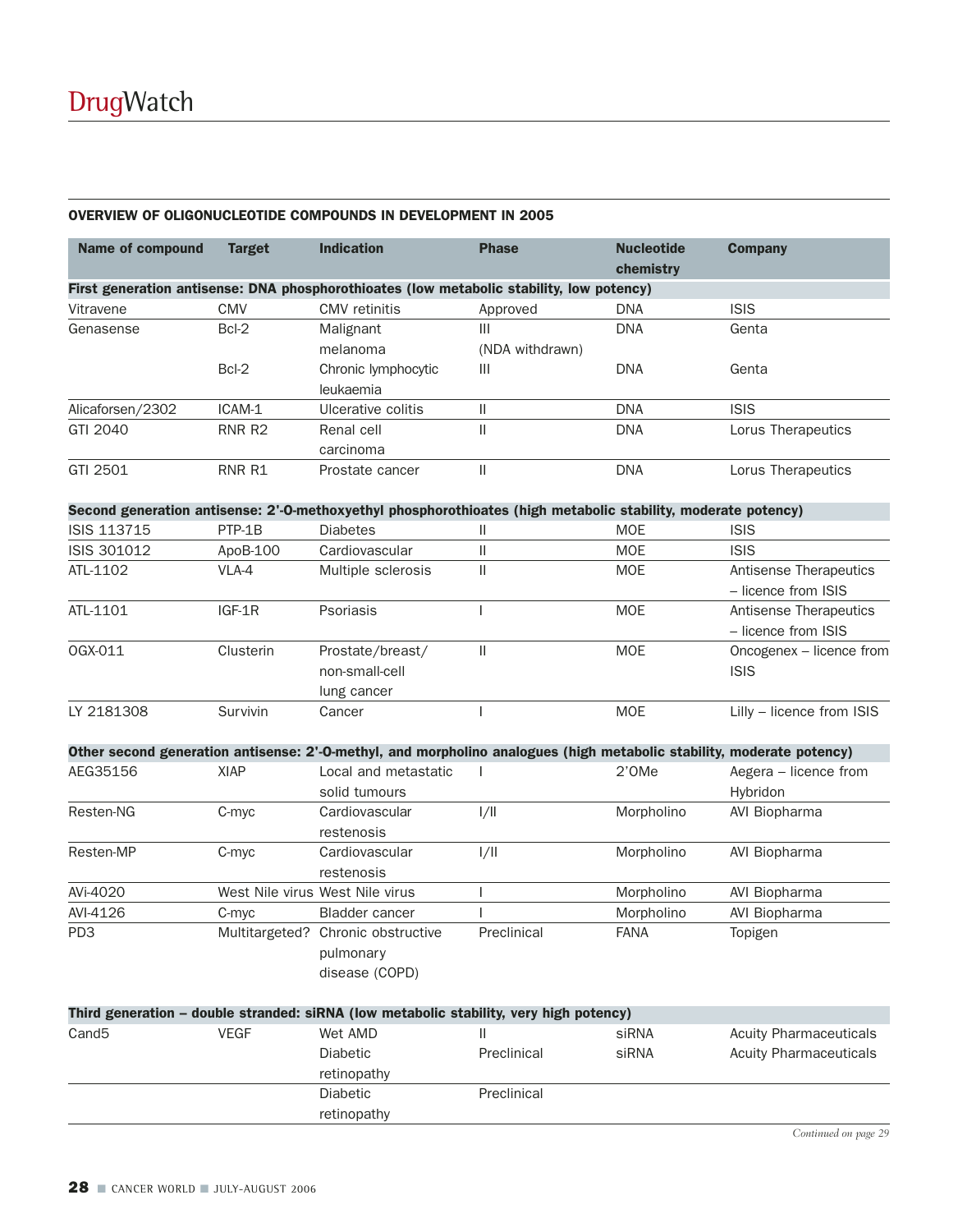## LNA oligonucleotides bind to RNA with extraordinarily high affinity

technology and predicts enormous clinical potential, provided the drugs can get to their site of action in vivo.

Unfortunately, unmodified siRNAs are inherently unstable in the body, with the duplexes unwinding and being degraded by nucleases in the circulation. This may be less of a problem for topical applications and, indeed, Acuity Pharmaceuticals has the most advanced siRNA clinical programme with Cand5 – a local ophthalmic drug to treat wet agerelated macular degeneration (AMD), which is in phase II. The product is designed to silence the vascular endothelial growth factor (VEGF) genes that promote the retinal neovascularisation that leads to

loss of vision in AMD. Similarly, Alnylam's siRNA drug ALN-RSV01, currently in phase I studies for the treatment of respiratory syncytial virus (RSV) infection, is delivered directly into the lungs.

By contrast, the RNA analogue, LNA, when coupled by phosphorothioate linkages, is remarkably resistant to nuclease cleavage and has a prolonged tissue half-life. In addition, LNA oligonucleotides bind to RNA with extraordinarily high affinity. These characteristics are critical, and result in substantial increases in potency in vivo compared to first- or second-generation oligonucleotides. Santaris Pharma reported data at the American Society of Hematology meeting last December

showing that an LNA drug directed against HIF-1a (hypoxia-inducible factor 1) mRNA appeared significantly more effective in reducing tissue hypoxia and VEGF protein levels after systemic administration to mice than the best siRNA directed against the same gene – the comparison was made using the siRNA against HIF-1a described by Yu et al (*Lab Invest* 2004). HIF-1 is a transcription factor that functions as a key regulator of VEGF and VEGF receptor expression and is therefore important in tumour angiogenesis. Additionally, HIF-1a also plays important roles in other cancer processes, such as cell proliferation, apoptosis and cell invasion.

A daunting technical hurdle for

| <b>Name of compound</b> | <b>Target</b>  | <b>Indication</b>                                 | <b>Phase</b> | <b>Nucleotide</b><br>chemistry | <b>Company</b>                                                                                                                      |
|-------------------------|----------------|---------------------------------------------------|--------------|--------------------------------|-------------------------------------------------------------------------------------------------------------------------------------|
| Sirna-027               | <b>VEGF</b>    | Age-related<br>macular<br>degeneration (AMD)      |              | siRNA                          | <b>Sirna</b><br>Therapeutics/partnered<br>with Allergan                                                                             |
|                         | IL4/IL4R       | Asthma                                            | Preclinical  |                                |                                                                                                                                     |
|                         | IL13/IL13R     | Asthma                                            | Preclinical  |                                | Partnered with Lilly                                                                                                                |
|                         | <b>VEGF</b>    | Solid tumours                                     | Preclinical  |                                |                                                                                                                                     |
|                         | HBV/HCV        | <b>Hepatitis</b>                                  | Preclinical  |                                |                                                                                                                                     |
| ALN-RSVO                | <b>RSV</b>     | Respiratory<br>syncytial virus<br>(RSV) infection |              | siRNA                          | Alnylam                                                                                                                             |
| <b>NN</b>               | <b>HVC</b>     | Hepatitis C virus                                 | Preclinical  |                                | <b>Benitec</b>                                                                                                                      |
| <b>NN</b>               | <b>HIV</b>     | AIDS lymphoma                                     | Preclinical  |                                |                                                                                                                                     |
|                         |                |                                                   |              |                                | Third generation - single stranded: LNA-based RNA antagonists - LNA phosphorothioates (high metabolic stability, very high potency) |
| <b>SPC2996</b>          | Bcl-2          | Chronic leukaemia                                 | 1/11         | <b>LNA</b>                     | Santaris Pharma                                                                                                                     |
| <b>SPC2968</b>          | HIF- $1\alpha$ | Renal cancer &<br>myeloma                         | Preclinical  | LNA                            | Santaris Pharma                                                                                                                     |
| SPC3042                 | Survivin       | Chemotherapy                                      |              |                                |                                                                                                                                     |
|                         |                | in cancer                                         | Preclinical  | LNA                            | Santaris Pharma                                                                                                                     |